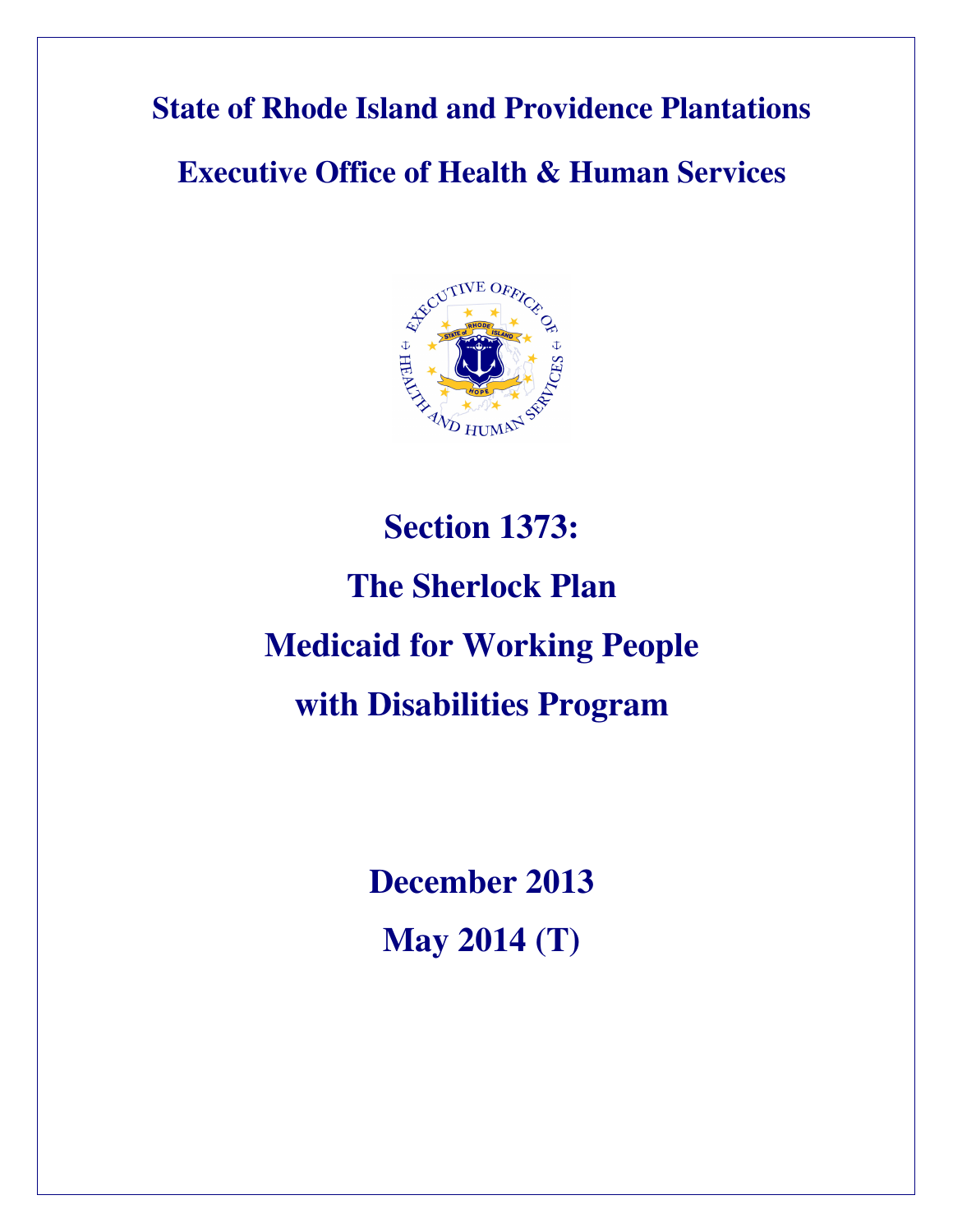# **Rhode Island Executive Office of Health and Human Services Rules and Regulations Section 1373: The Sherlock Plan – Medicaid for Working People with Disabilities Program**

#### *Section Number Section Name*  1373: The Sherlock Plan – Medicaid for Working People with Disabilities Program *Page Number*  1373.01 Overview 1 1373.02 Program Eligibility 1 1373.03 Income Limits 1 1373.04 Resources Limits 2 1373.05 Retroactive Coverage 2 1373.06 Access to Employer-Based Health Insurance 2 1373.07 Premium Rate Setting 3 1373.08 Premium Collection Methods 3 1373.09 Non-Payment of Premiums 4 1373.10 Loss of Employment or Eligibility 4 1373.11 Available Services 4 1373.12 Severability 4

#### **TABLE OF CONTENTS**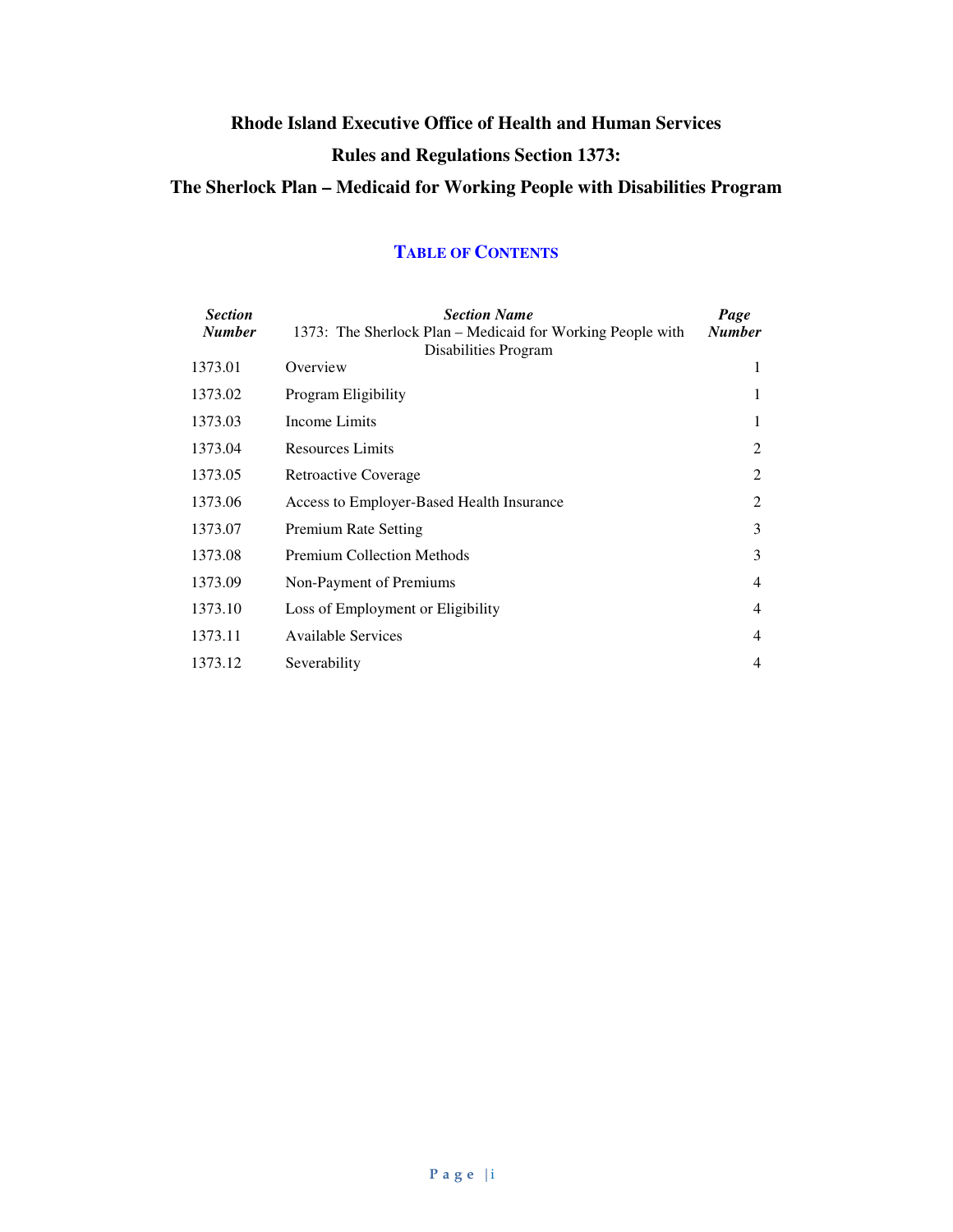#### *Introduction*

These rules**, Section 1373 of the Medicaid Code of Administrative Rules entitled, "The Sherlock Plan – Medicaid for Working People with Disabilities Program"** are promulgated pursuant to the authority set forth in Rhode Island General Laws Chapter 40-8 (Medical Assistance), including Public Law 13-144; Chapter 40-8.7 (Health Care Assistance for Working People with Disabilities); Title XIX of the Social Security Act; Patient Protection and Affordable Care Act (ACA) of 2010 (U.S. Public Law 111-148); Health Care and Education Reconciliation Act of 2010 (U.S. Public Law 111-15); Rhode Island Executive Order 11-09; and the Code of Federal Regulations 42 CFR Parts 431, 435, 436 *et seq.*

Pursuant to the provisions of §42-35-3(a)(3) and §42-35.1-4 of the General Laws of Rhode Island, as amended, consideration was given to: (1) alternative approaches to the regulations; (2) duplication or overlap with other state regulations; and (3) significant economic impact on small business. Based on the available information, no known alternative approach, duplication or overlap was identified and these regulations are promulgated in the best interest of the health, safety, and welfare of the public.

These rules shall supersede all previous regulations related to the Sherlock Plan and the Medicaid for Working People with Disabilities Program promulgated by the Executive Office of Health and Human Services and filed with the Rhode Island Secretary of State.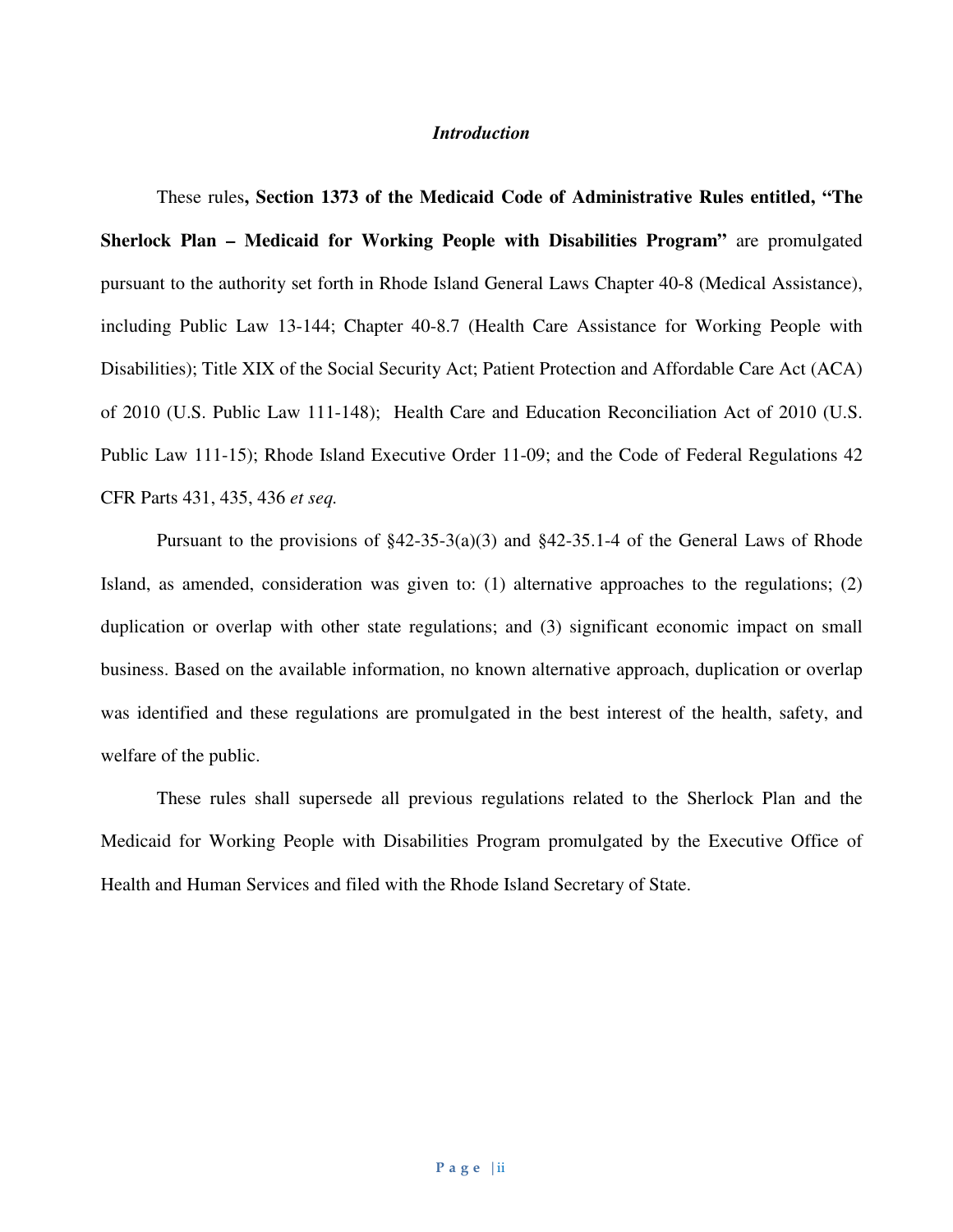#### **1373. The Sherlock Plan – Medicaid for Working People with Disabilities Program**

#### **1373.01 Overview**

#### **Program Description**

The Sherlock Plan – Medicaid for Working People with Disabilities Program is an SSI-related categorical eligibility group comprised of working adults with disabilities pursuant to the Balanced Budget Act of 1997 (42 USC section 1396a(a)(10)(ii)(XIII)). People eligible under this category are entitled to the full scope of Medicaid benefits, home and community-based services, and services needed to facilitate and/or maintain employment. Participants may be required to pay a premium in order to remain active on the program.

#### **1373.02 Program Eligibility**

To be found eligible for the program of Working People with Disabilities, a person must:

- Be at least eighteen (18) years of age; and
- Currently meet the Medicaid requirements for eligibility based on a disability. Individuals meeting this disability requirement are not required to meet the provision that a person be unable to engage in substantial, gainful employment; and
- Have proof of active, paid employment such as a pay stub or current quarterly U.S. Internal Revenue Service (IRS) tax statement (for those who are self-employed).
- Have countable earned net income no greater than 250% of the FPL. Countable income is defined as the total earned income remaining after all SSI-related disregards are applied; and
- Have countable assets no greater than \$10,000 (individual) or \$20,000 (couple). Medical savings accounts or retirement accounts are not counted as a resource; approved items that are necessary for an individual to remain employed are also not counted as a resource (i.e., wheelchair accessible van).

# **1373.03 Income Limits**

Financial eligibility is defined as countable net income equal to or less than two hundred fifty percent (250%) of the Federal Poverty Level (FPL). Countable income for purposes of establishing program eligibility excludes any unearned income and is defined as the total earned income remaining after all SSI-related disregards are applied.

The SSI-related disregards listed in EOHHS Code of Administrative Rules, Section 0364 are applied, including a \$20 per month General Income Exclusion, and including impairment related work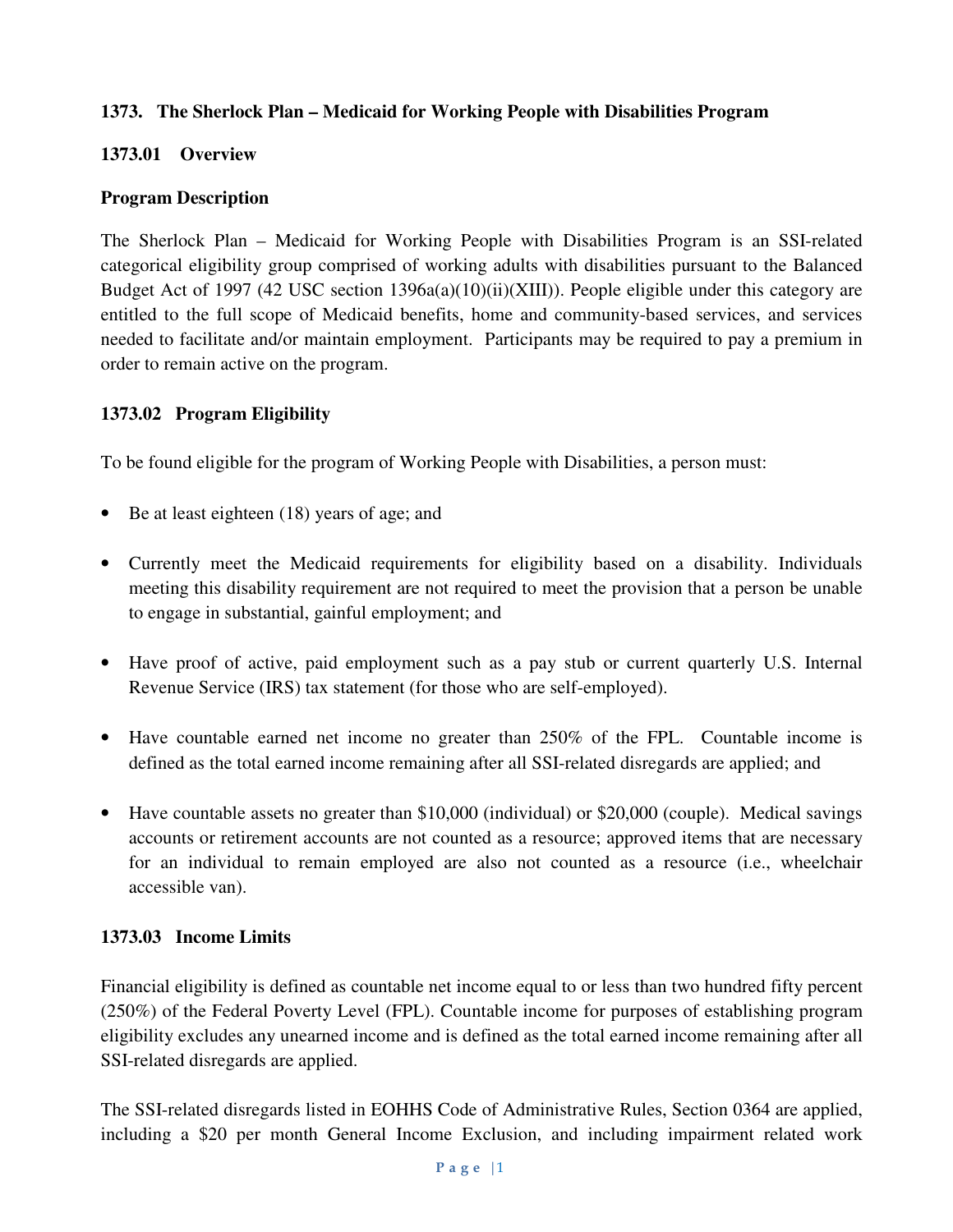expenses as defined in the Code of Federal Regulations, 20 CFR, Section 416.976. Participants in this program will be defined as a family size of one (1) for financial eligibility purposes. Therefore, only the income of the individual seeking to participate in the Program will be reviewed and counted in income calculations.

### **1373.04 Resources Limits**

The following resource limits apply to applicants for and participants in the Working People with Disabilities Program:

| <b>Resource Limits</b> |          |
|------------------------|----------|
| Individual             | \$10,000 |
| Couple                 | \$20,000 |
|                        |          |

When calculating available resource amounts for a married couple, the resources of both the individual accepted into the program and his/her spouse must be determined available and applied to the resource limit of \$20,000.

The following resources are not countable for this program:

- 1. IRS recognized medical savings accounts or retirement accounts.
- 2. Items necessary for an individual to remain employed and/or independent (such as a specially adapted vehicle).

#### **1373.05 Retroactive Coverage**

As an SSI-related coverage group, participants in the Working People with Disabilities Program are eligible for retroactive coverage. Eligibility for retroactive coverage will be determined in accordance with the rules established in EOHHS MCAR 0310 with the following special requirement that is unique to this coverage group:

• Premiums must be paid in full before retroactive eligibility can be instituted.

Participants may deduct premium amounts from the total amount of any unpaid medical bills in the retroactive eligibility period.

#### **1373.06 Access to Employer-Based Health Insurance**

Participants in the Program who have access to employer-based health insurance are required to enroll in the plan as a condition of participation in the Medicaid buy-in program, provided that enrollment in the employer-based health insurance plan is cost-effective and its benefits are comparable to the benefits provided by the Medicaid program. If coverage meets Medicaid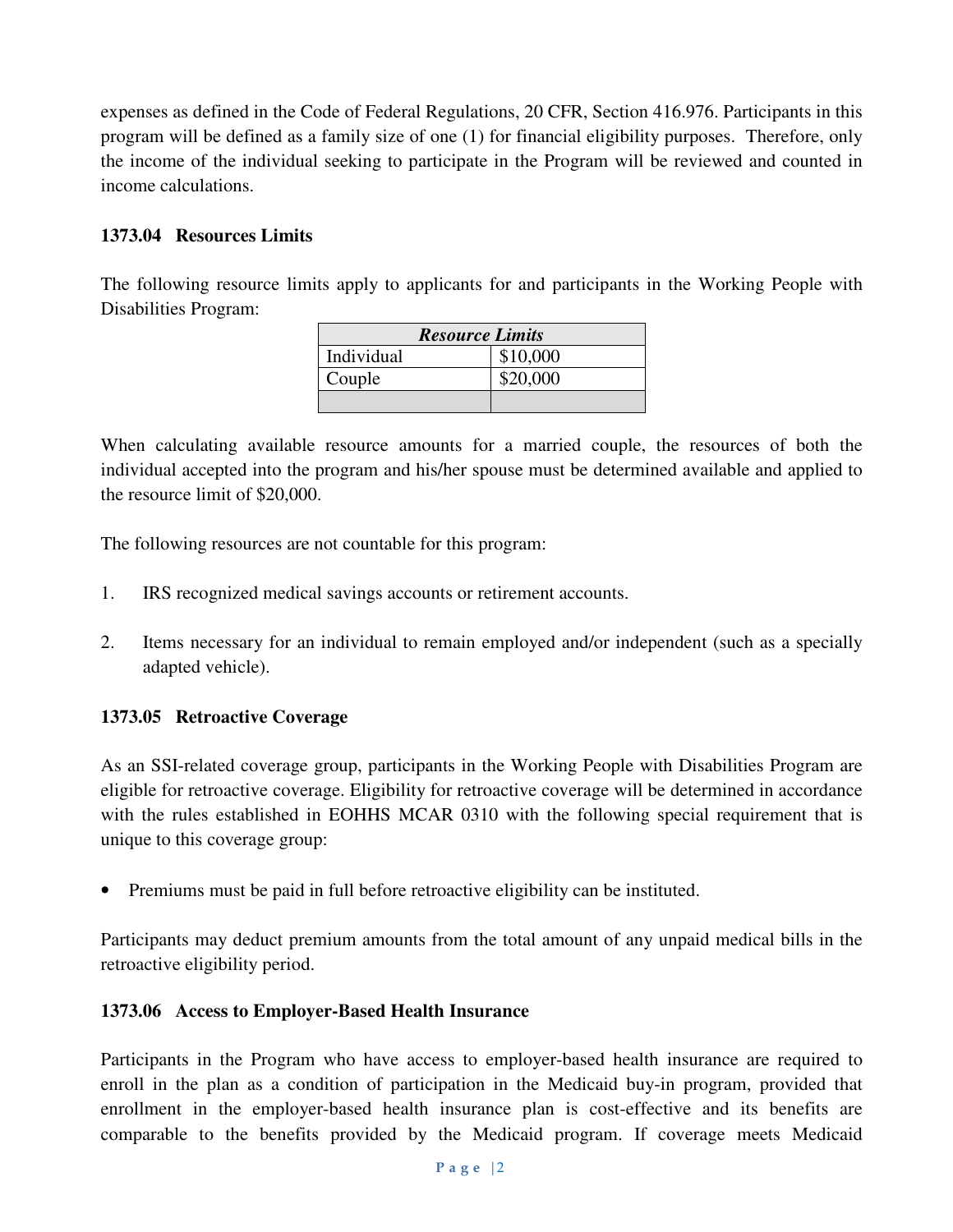requirements, Medicaid will pay the employee's share of the monthly premium. Enrollment of the individual in the employer-based health insurance plan is without regard to any enrollment season restrictions.

# **1373.07 Premium Rate Setting REV: May 2014**

#### **Premium Calculation**

- 01. Once a person has been found eligible to participate in the Program as a working person with a disability, a premium is calculated using the buy-in payment rates in EOHHS Medicaid Rules, Section  $1312.08<sup>1</sup>$  pertaining to the RIte Share Premium Assistance Program. For the purposes of premium calculation, the individual's and spouse's earned income will be counted. The total earned income will be income remaining after all SSI-related disregards are applied.
- 02. The balance of the countable earned income, together with any unearned income, will be assigned premiums in amounts specified in EOHHS Medicaid Rules, Section 1312.08.

#### **1373.08 Premium Collection Methods**

01. Electronic Funds Transfer (EFT)

The participant requests that his/her bank allow the State to withdraw the monthly premium directly from the family's savings or checking account by an electronic transfer to Medicaid. The participant is given an EFT form to complete. The funds will be withdrawn by the State on the third (3rd) day of the month prior to the month of coverage. The person will be notified by letter if the EFT premium payment was not successful.

#### 02. Wage withholding

The participant may request that their employer withhold the monthly premium. The employer will then pay the monthly premium to Medicaid through an EFT. The participant is given a special form requesting wage withholding and deposit or transfer to take to his/her employer to be completed and mailed.

03. Direct Pay

 $\overline{a}$ 

The participant pays the premium to Medicaid by check or money order every month. A premium payment coupon and pre-addressed envelope will be provided to the family before the premium is due. The check or money order and the premium payment coupon are mailed or delivered to the Medicaid fiscal agent.

 $^1$  Note that Section 1312 supersedes section 0348 of the Medicaid Code of Administrative Rules.